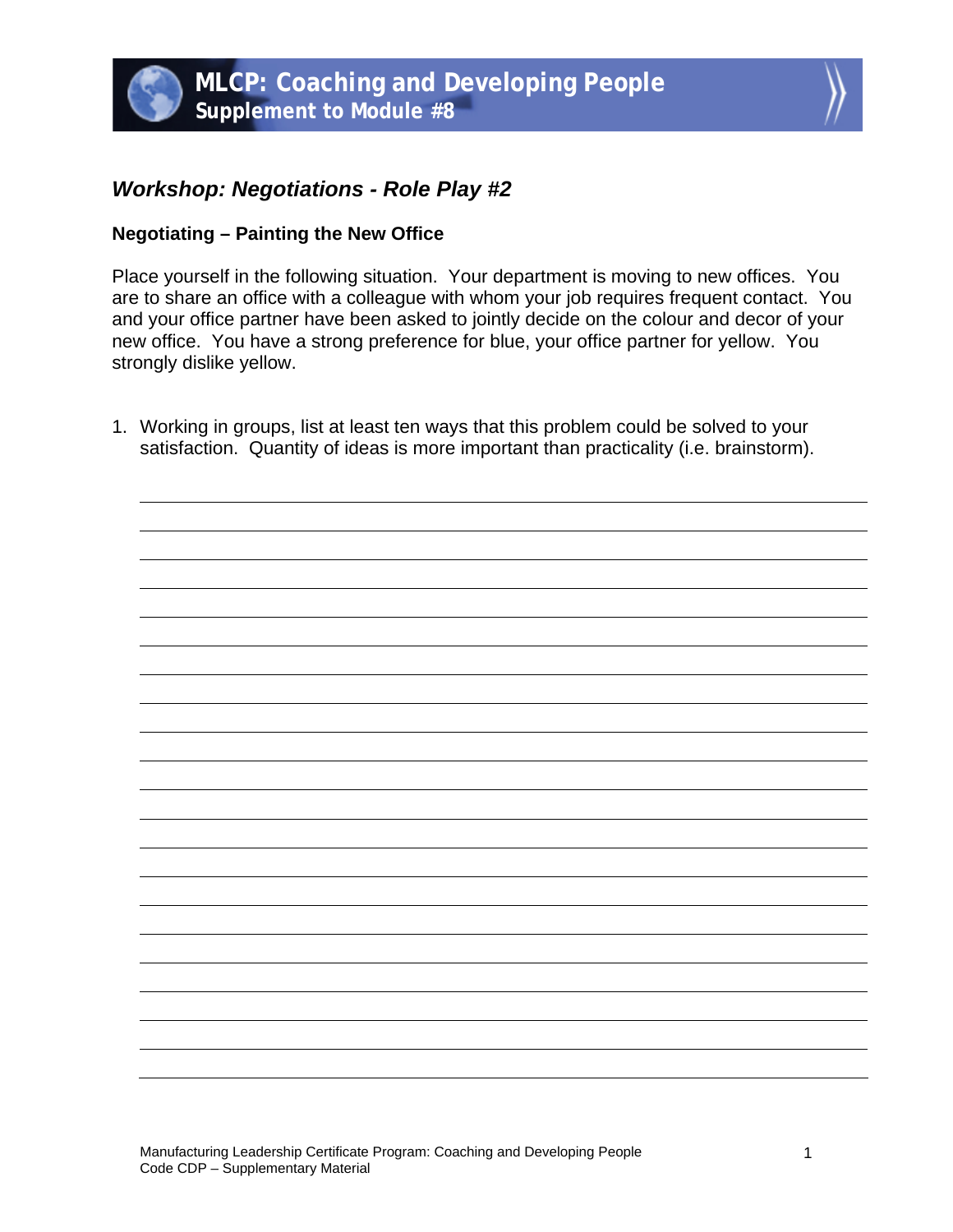



- 2. After your workshop leader has compiled a composite list of ideas, review this list and answer the following questions:
	- a) How many of the ideas result in one party's position ultimately prevailing over the other's?

b) How many of the ideas result in neither party's position being substantially satisfied?